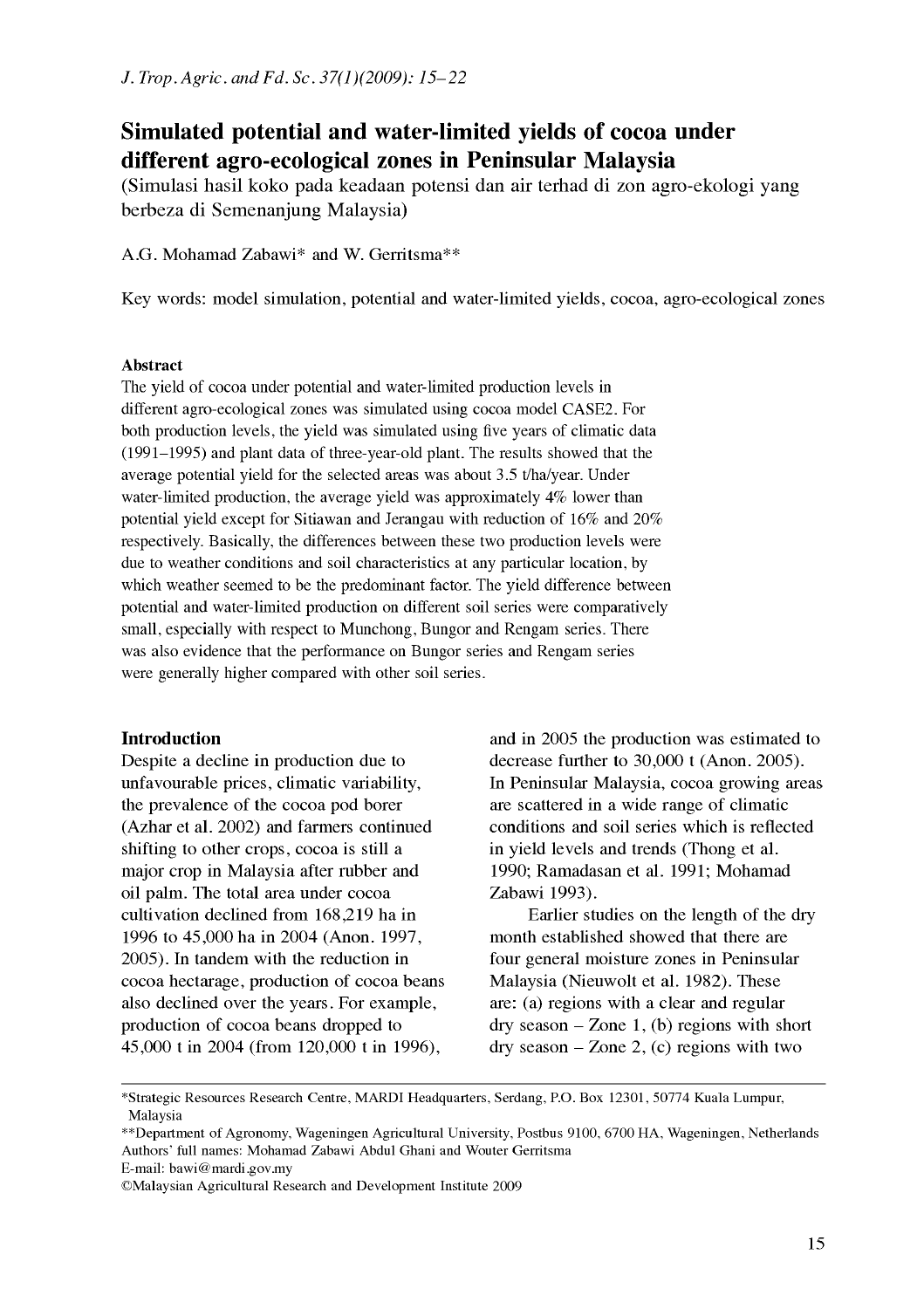shorter dry season  $-$  Zone 3, and (d) regions without regular dry season  $-$  Zone 4. The establishment of these agro-ecological zones has proved very useful to agricultural planners for matching individual crops with suitable areas in order to achieve maximum yield. For example, suitable areas for cocoa cultivation can be derived by matching the environmental requirements for optimal growth with actual climatic and soil characteristics at particular area (Mohd Zaki et al. 1985; Ramadasan et al. 1991; Mohamad Zabawi 1993).

In recent years, mathematical modelling and simulation techniques have been developed to provide a comprehensive and quantitative description of agricultural production systems. Over the past years, a cocoa growth model based on universal plant and crop physiological reactions has been developed and tested (Gerritsma 1994). This simulation model provides a powerful tool to obtain a quantitative estimate of the growth and productivity of cocoa under different production situations i.e. potential and water-limited. In fact, the value of this approach has already been successfully demonstrated in an earlier study on representative areas in major cocoa-growing areas including BAL Estates in Sabah (Gerritsma and Wessel 1996). The objective of this study was to assess the performance of cocoa production under different agroecological zones by estimating potential and water-limited yields using system techniques (simulation model).

# Materials and methods Simulation model

The basic prototype cocoa production model, CASE2 (Gerritsma 1994) was employed. CASE2 consists of three modules i.e. crop module, soil water balance module and evapotranspiration module. In this simulation study, only crop module was implemented to simulate growth and production for potential and water-limited growing conditions, and was evaluated on a daily basis.

# **Sites**

Prime growing areas of cocoa (*Figure 1*) were selected from two different agroecological zones i.e. Tangkak (Zone 4), Merlimau, Sitiawan and Jerangau (Zone 2). Yield data (1991-1995) were collected from each location.

# Plant, weather and soil data

To operate the crop model, weather data, plant parameters and soil water retention characteristic are required. Six weather variables are critically important in operating the model; these are solar radiation, minimum and maximum temperature, rainfall, wind speed and vapour pressure. All the data were compiled from the Malaysian Meteorological Services reports from 1991 to 1995. The data were obtained directly from the location itself. If incomplete or unavailable, data from the nearest meteorological station were used. The plant parameters were obtained from Thong and Ng (1978) as they are the most representative data for Malaysian cocoa, while soil water retention characteristic at saturation, field capacity and wilting point



Figure 1. Location of the study areas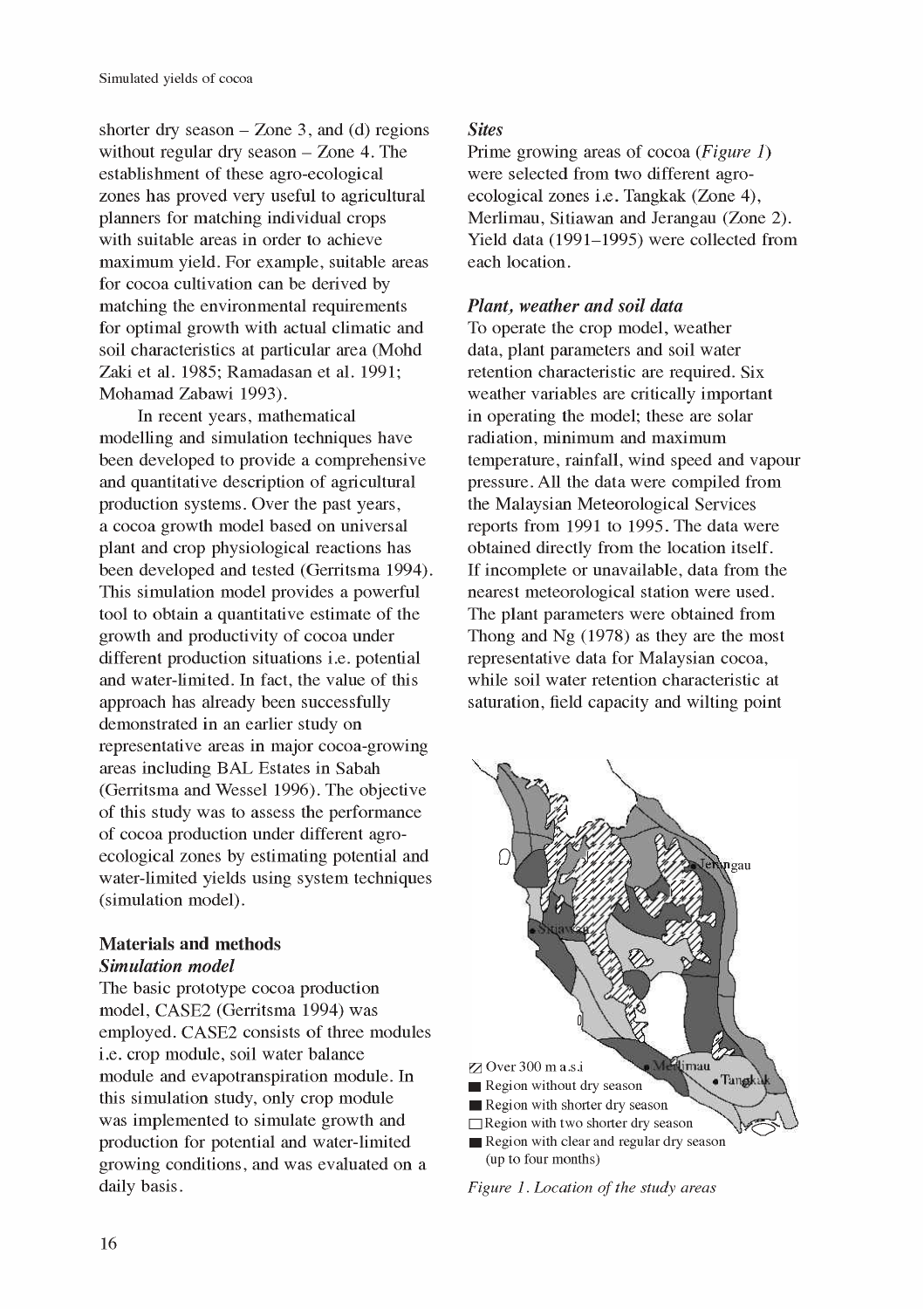were compiled from previous soil survey reports (Anon. 1971; Wong 1971, 1986).

## Yield simulation

Yield simulation was conducted at two different production levels i.e. potential and water-limited. Potential production situation was limited to conditions defined only by the availability of solar radiation and air temperature. Whereas the waterlimited production level, apart from solar radiation and temperature, the shortage or abundance of water was also considered. In both scenarios, it was assumed that planting materials were uniform and the plants were grown under perfect conditions with no nutrient stress and free from pests and diseases. These assumptions were also used for validation of the model by Gerritsma (1994).

#### Results

### Climatic characteristics

Climatic factors such as rainfall, temperature, solar radiation, relative humidity and wind are important factors in cocoa cultivation. The climatic characteristics of the study areas are summarized in *Figure 2*. Among these factors, the rainfall regimes could be considered as the most important single factor which influenced the area (in which cocoa can be grown) as well as the yield. Rainfall distribution characteristics at the representative locations might be more meaningful if each rainfall region was further subdivided on the basis of duration of the dry period (Table 1). In Merlimau, Sitiawan and Jerangau (Zone 2) the dry period occurs for 2 months from February to March, January to February, and June to July, respectively. On the other hand, in Tangkak (Zone 4), there are no dry months but moisture stress due to irregular rainfall occurs for three months.

#### Soil characteristics

In this study, soil chemical properties such as soil fertility status were not taken into

account. Of the characteristics, only waterholding capacity was considered and the results were presented in Table 2. Generally, soils with clayey texture could retain more water compared to soils with sandy texture. The soil series in the study areas are mainly clayey, koalinite with good water retention (Anon. 1971). However, Munchong series seems to be more capable of water retention compared to the other soil series, but the difference is relatively small.

#### Simulated potential and water-limited yields

Results of the simulation under two different production levels i.e. potential and water-limited, are presented in Figure 3. In both simulation scenarios, the simulated results were to precocious in comparison with actual yield at similar age of cocoa plant. The simulated yield for the potential growing condition scenario was higher than the water-limited scenario, and there were differences in yield between agroclimatic zones and soil series. Basically, the differences are due to the climatic conditions and soil characteristics at any particular area. Between these two factors, climate seems to be the predominant factor which influences yield variation.

By comparing the potential yield at different agro-ecological zones (*Figure 3*), regardless of the soil series, the average yield of cocoa was 3.5 t/ha/year, with the yield in Zone 2 (Merlimau, Sitiawan and Jerangau) was 3% higher than in Zone 4 (Tangkak). These yield differences are attributable to the differences in weather profile. Generally, Tangkak (Zone 4), could produce better yield due to optimal agroecological conditions, especially in terms of rainfall, absence of dry months, low wind speed and sufficient radiation. However, under potential production, only temperature and radiation were taken into account. Therefore, the areas in Zone 2, which received plenty of radiation and optimum range of desired temperature produced higher yield compared to area in Zone 4. Meanwhile, in terms of soil performance,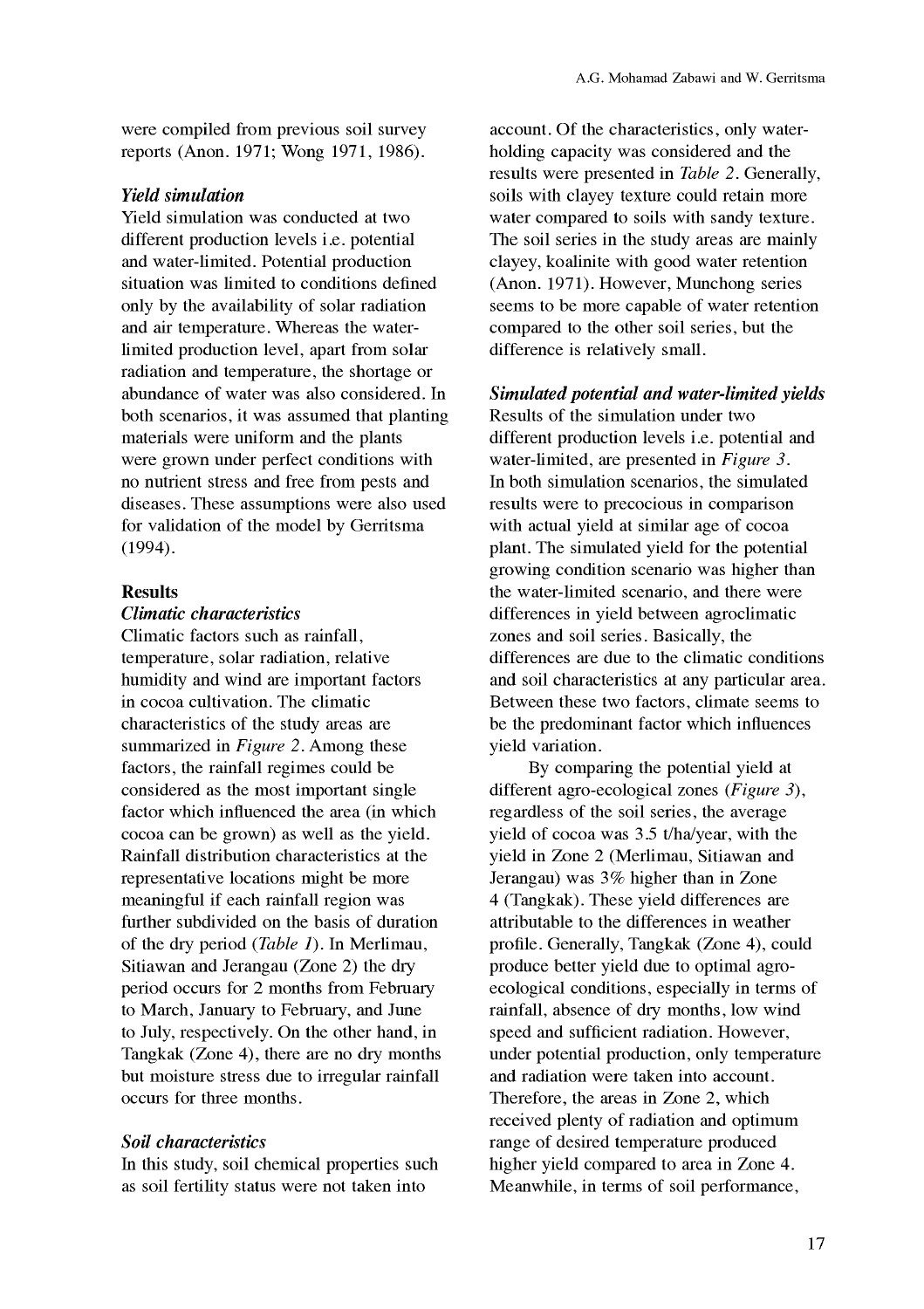

Figure 2. Monthly average of rainfall, minimum and maximum temperatures, solar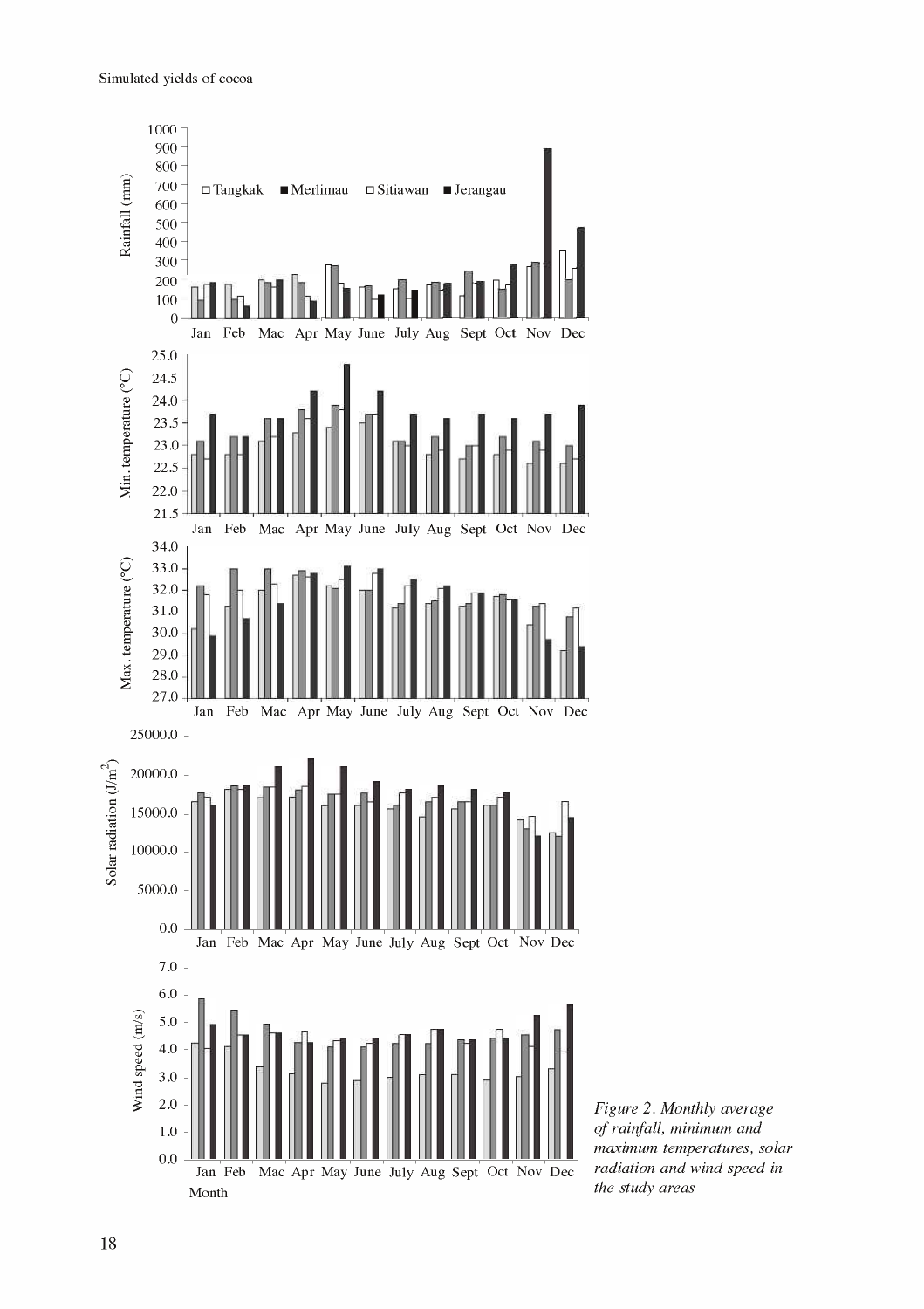|   | F | М | А | M | J | $\mathbf{J}$ | A | S | $\theta$ | N | D                                                            |
|---|---|---|---|---|---|--------------|---|---|----------|---|--------------------------------------------------------------|
| X | x | X |   |   |   |              |   |   |          |   |                                                              |
|   |   |   |   |   |   | a            |   |   |          |   |                                                              |
|   |   |   |   |   |   |              |   |   |          |   |                                                              |
|   |   | α |   |   |   |              |   | W | W        |   |                                                              |
|   |   |   |   |   |   |              |   |   |          |   | There is Dry three were perfected of representative regions. |

Table 1. Dry and wet periods of representative regions.

 $x = \text{Moisture deficit}; d = \text{Dry month}; w = \text{Wet month}$ 

Source: Nieuwolt et al. (1982)

| Soil series | Pressure | Moisture content $(v/v)$ |              |              |               |  |  |  |  |
|-------------|----------|--------------------------|--------------|--------------|---------------|--|--|--|--|
|             | (bar)    | $0-15$ cm                | $15 - 30$ cm | $30 - 60$ cm | $60 - 100$ cm |  |  |  |  |
| Bungor      | 0.001    | 0.424                    | 0.497        | 0.489        | 0.575         |  |  |  |  |
|             | 0.33     | 0.319                    | 0.344        | 0.355        | 0.399         |  |  |  |  |
|             | 15       | 0.279                    | 0.271        | 0.252        | 0.332         |  |  |  |  |
| Rengam      | 0.001    | 0.554                    | 0.528        | 0.546        | 0.526         |  |  |  |  |
|             | 0.33     | 0.361                    | 0.362        | 0.376        | 0.366         |  |  |  |  |
|             | 15       | 0.283                    | 0.301        | 0.304        | 0.301         |  |  |  |  |
| Durian      | 0.001    | 0.465                    | 0.474        | 0.540        | 0.601         |  |  |  |  |
|             | 0.33     | 0.325                    | 0.354        | 0.405        | 0.457         |  |  |  |  |
|             | 15       | 0.280                    | 0.333        | 0.381        | 0.415         |  |  |  |  |
| Munchong    | 0.001    | 0.624                    | 0.624        | 0.610        | 0.713         |  |  |  |  |
|             | 0.33     | 0.476                    | 0.476        | 0.489        | 0.522         |  |  |  |  |
|             | 15       | 0.409                    | 0.409        | 0.422        | 0.469         |  |  |  |  |
| Sogomana    | 0.001    | 0.537                    | 0.621        | 0.501        | 0.501         |  |  |  |  |
|             | 0.33     | 0.431                    | 0.484        | 0.403        | 0.403         |  |  |  |  |
|             | 15       | 0.345                    | 0.393        | 0.273        | 0.273         |  |  |  |  |
| Jerangau    | 0.001    | 0.639                    | 0.719        | 0.829        | 0.832         |  |  |  |  |
|             | 0.33     | 0.344                    | 0.384        | 0.423        | 0.422         |  |  |  |  |
|             | 15       | 0.244                    | 0.278        | 0.321        | 0.321         |  |  |  |  |

Table 2. Water retention characteristics of selected soil series at different depths

there is also evidence that the performance on Bungor series and Rengam series are generally higher compared with other soil series.

The differences of yield on different soil series and agro-ecological zones were also reflected in the simulation results at water-limited production level. Under waterlimited production (Figure 3), only soil water retention capacity, which was related to the amount of rainfall received, has been considered as a limiting factor, regardless of the chemical and physical characteristics. As such, the yield in Tangkak and Merlimau were not affected much under this production level due to the fact that these two areas received higher and uniformly distributed rainfall compared to Sitiawan

and Jerangau. In Sitiawan and Jerangau, the yield reduction due to water stress was about 16% and 20% respectively.

On the other hand, besides reduction in yield due to water stress, under waterlimited production, two main behaviours of cocoa plant could be observed i.e. yield trend in relation to rainfall and carry forward effect (*Figure 4*). The yield in Merlimau exactly followed the trend of rainfall which was reduced with the reduction of rainfall. However, in Sitiawan at certain years, the yield was stable although the rainfall was lower. This explained that the cumulative water storage in the soil can reduce the effect of water stress and the carry forward behaviour of perennial trees.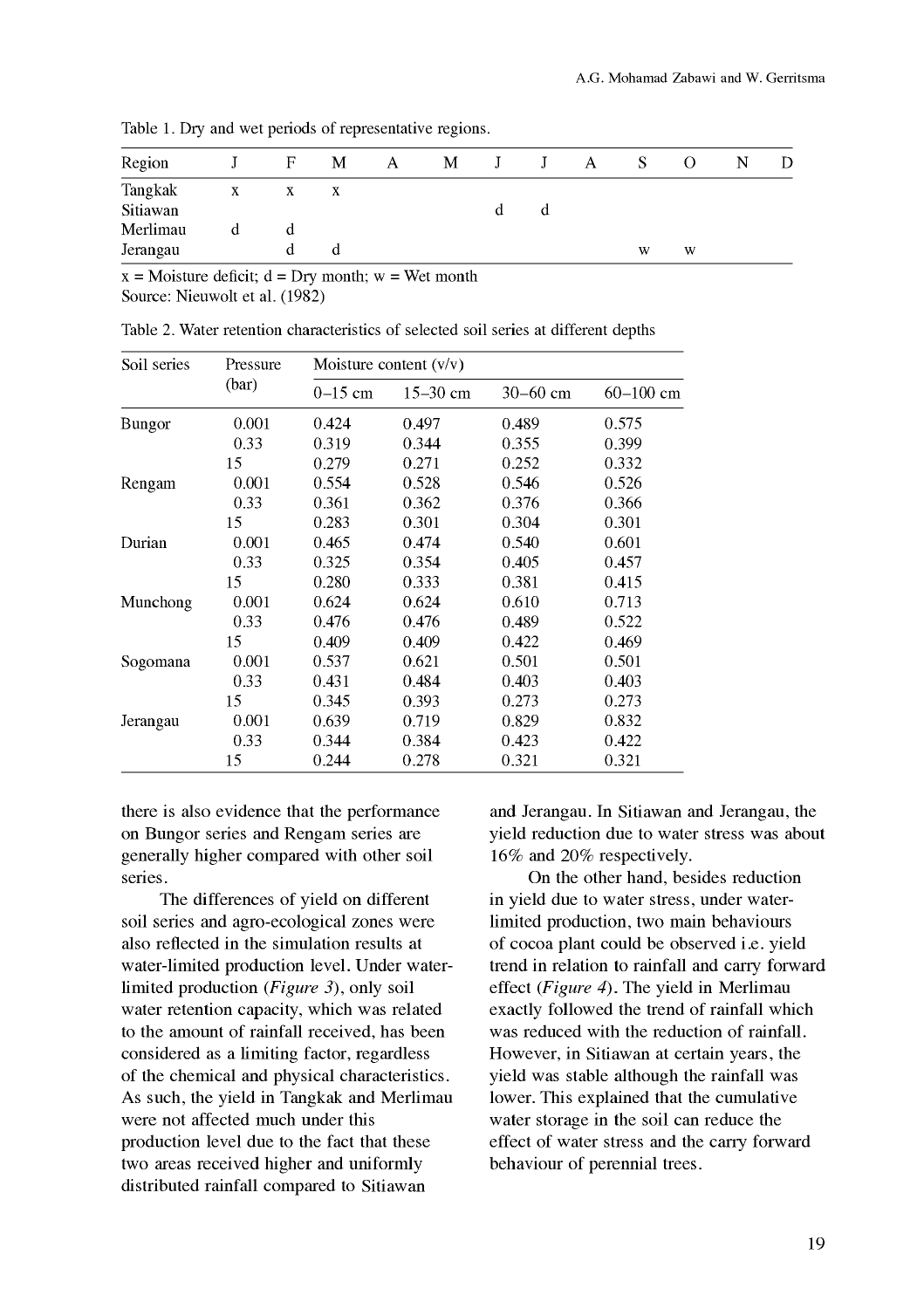

Figure 3. Average simulated potential and water-limited yield of cocoa in the study areas on different soil series as compared to actual field observations

## **Discussion**

Currently, cocoa has been cultivated on a wide range of soils and climatic conditions in Peninsular Malaysia, ranging from areas of highly suitable to marginal (Mohd Zaki et al. 1985). Therefore, considerable differences in yield were to be expected. In this study, there were small differences between potential and water-limited production, attributable to a single factor i.e. water, and the values were far above actual yields. This is understandable since<br>there are possibly definite limitations<br>posed by management inputs, soil nutrient<br>status and plant genetic variation. It is<br>noteworthy that observed yields in the<br>study areas we there are possibly definite limitations posed by management inputs, soil nutrient status and plant genetic variation. It is noteworthy that observed yields in the study areas were less than that observed for Tawau area (Ramadasan et al. 1991), while those for potential and water-limited were comparable based on simulations performed by Gerritsma (1994). The correspondence of simulated potential yields and water limited<br>
yields is a strong indication that water<br>
limitations play an important role in yield<br>
formation of cocoa.<br>
The variations of cocoa yields from<br>
year to year and between regio yields is a strong indication that water limitations play an important role in yield formation of cocoa.

The variations of cocoa yields from year to year and between regions are affected more by rainfall than any other climatic factors (Gerritsma and Wessel 1996). Cocoa trees are very sensitive to soil-water deficiency particularly when they are competing with other plants,

shade trees or casual weeds, a situation which frequently occurs in plantation. It is generally accepted that total annual rainfall in cocoa-growing areas exceeds annual water loss by evapotranspiration. The rainfall normally lies between 1,250-3,000 mm per year and preferably between 1,500-2,000 mm (Mohd Zaki et al. 1985;



Figure 4. Simulated water-limited yield and rainfall at Sitiawan and Merlimau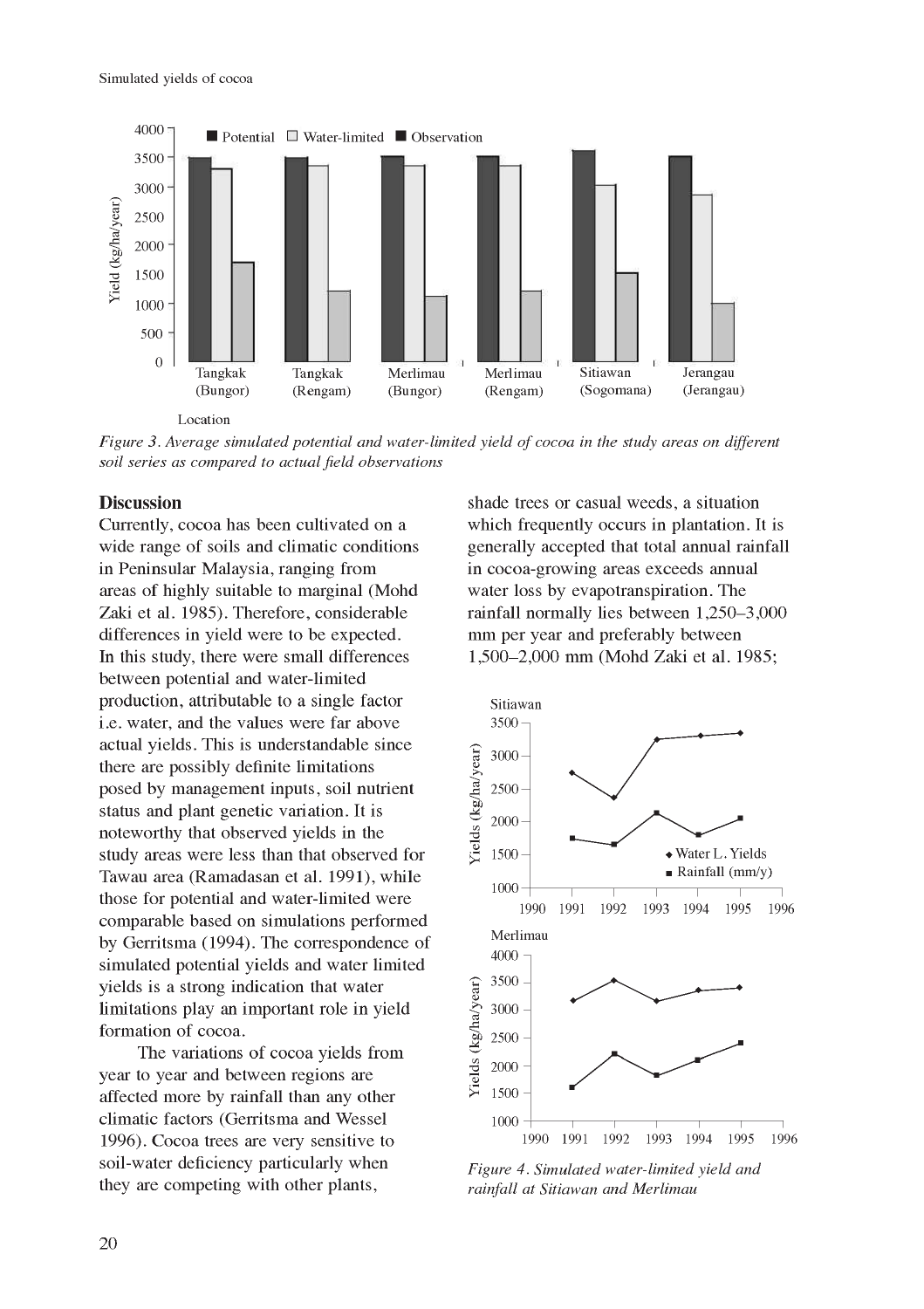Ramadasan et al. 1991). Dry conditions due to inadequate rainfall and appreciable moisture deficit, will depress yield probably by promoting cherelle wilt and reducing pod number and, to some extent, reducing the bean size (Wood and Lass 1985; Mohamad Zabawi 1993).

Rainfall distribution in Peninsular Malaysia varies greatly from region to region (Nieuwolt 1982) and is the main factor responsible for differences in cropping pattern and yield trends. Cocoa needs even distribution of rainfall throughout the year when planting and growth can be continuos over many months. On the other hand, excessive rainfall can also be detrimental to cocoa production. Cocoa yield decreases under conditions of soil water logging and/ or flooding which increases plant chlorosis, poor fruit set, cherelle wilt and diseases infection (Wood and Lass 1985; Thong et al. 1990).

In Peninsular Malaysia, cocoa can be grown on a wide range of soils, provided they have satisfactory physical and chemical properties. Soil properties, particularly physical, must be considered in connection with the amount and distribution of rainfall. Good cocoa soil can be characterized as soil with good moisture retention, welldrained and well-aerated (Alvim 1977). With good soil physical characteristics, the adverse effect of local climate, such as a dry period can be ameliorated. Therefore, in Peninsular Malaysia, the best cocoa soils usually have good physical properties like soil depth, sandy clay and clay loam to loam texture, free drainage and good structure coupled with pronounced waterholding capacity (Wong 1971, 1986). This has been shown in this study and previously by Thong et al. (1990) and Mohamad Zabawi (1993). Contribution of soil physical properties to cocoa growth and production was estimated to be about 70% of soil characteristics (Mohd Zaki et al. 1985; Ramadasan et al. 1991).

The importance of soil physical properties is related to root growth and capacity to retain water for plants during the moisture stress period. In this study, the water-retention characteristics of the selected soils were generally very favourable for cocoa performance. So that, there is no problem of soil moisture deficit especially during the short dry period.

## Conclusion

Generally, for Malaysia, the major factors which influence cocoa yield potential are the presence or absence of dry month, its length and soil characteristics. According to this preliminary analysis, it was obvious that the climate especially drought and soil properties played an important role in determining the productivity of cocoa. It also shows that the development of quantitative method of assessment i.e. CASE2 model can be useful for prediction of cocoa yield under potential and water limited conditions on different soils and climate. However, apart from the need for further validation of the model in Malaysia condition, its sensitivity to changes in various physiological parameters need further investigation to identify the factors explaining the yield gap between the production levels. There is also a need to test the model for specific cocoa clones and to introduce soil chemical relation into the model.

### References

- Alvim, P. de T. (1977). Cocoa. In: Ecophysiology of tropical crops, (Alvim, P. de T. and Kozlowski, T.T., eds.), p. 279-313. London: Acedamic Press
- Anon. (1971). Register of soils Peninsular Malaysia. Soil and Analytical Services, (Bulletin No. 7). Kuala Lumpur: Ministry of Agriculture
- (1997). Statistics on commodities. Kuala Lumpur: Ministry of Primary Industry
- (2005). Report on Malaysian Plantation Industries and Commodities 2001-2005. Kuala Lumpur: Ministry of Plantation Industries and Commodities
- Azhar, I., Alias, A. and Meriam, M.Y. (2002). Research on the management of cocoa pod borer in Malaysia. Proc. 3rd INCOPED